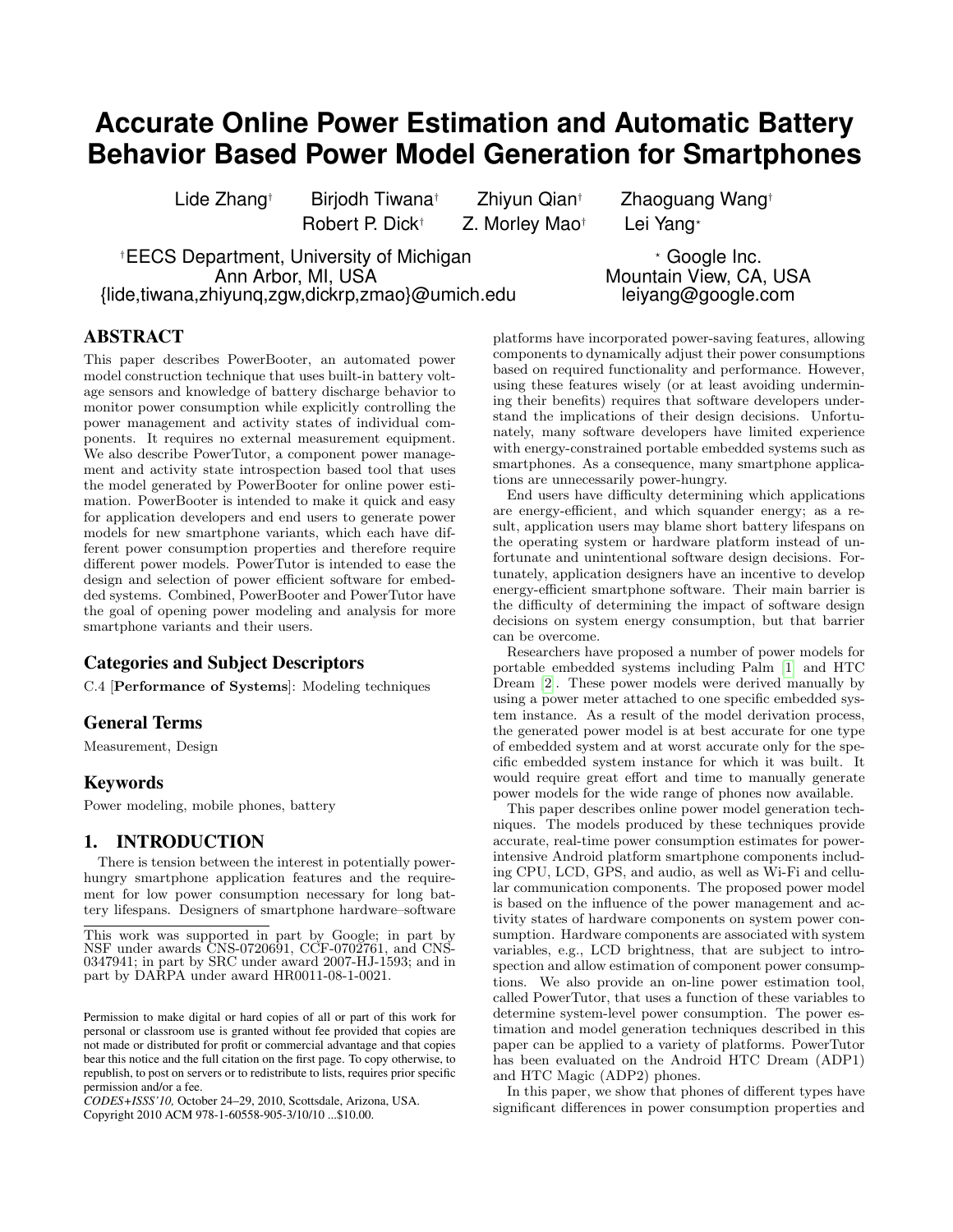provide evidence that power consumption differences between individual phones of the same type are negligible for HTC Dream and HTC Magic phones. Motivated by this observation and the difficulty of generating power models manually, we propose a battery-based automatic model construction technique. This technique uses the built-in battery voltage sensors common to modern smartphones. Instead of using a power meter, we use this voltage sensor, and a somewhat complex but automated characterization procedure, to generate a power model.

The work described in this paper makes three main research contributions.

- 1. We provide manually generated power models for HTC Dream and HTC Magic phones. These comprehensive system-level models consider CPU, LCD, GPS, Wi-Fi, cellular, and audio components (see [Section 3\)](#page-1-0). *This is the first time a GPS power model has been described.* For components with significant power consumption, we find that power consumption is independent of the states of other components. See [Section 3](#page-1-0) for details.
- 2. *We measure variation in power consumption properties among phones.* In particular, for the phones we studied, we quantify the (small) variation among multiple instances of the same type of phone, and the (large) variation among different types of phones. See [Sec](#page-4-0)[tion 4](#page-4-0) for details.
- 3. We describe a novel automated power model construction technique. This technique uses built-in battery voltage sensors and knowledge of battery discharge behavior to monitor power consumption while explicitly controlling the power management and activity states of individual components. *It requires no external measurement equipment.* See [Section 5](#page-5-0) for details.

In addition, our work makes a practical contribution: we describe an easy-to-use on-line power estimation technique that uses the power models described above to determine component-level power consumption during application execution. A software implementation of this estimator has been released on the Android market. This software tool, which we refer to as PowerTutor, has been used by more than 6,000 people. See [Section 7](#page-9-2) for details.

# 2. RELATED WORK

In this section we summarize related work on online power modeling and model construction techniques.

Power modeling has been well studied by many researchers, not only for mobile embedded systems, but also for general-purpose computers. For example, some power modeling techniques [\[3,](#page-9-3) [4\]](#page-9-4) require deep knowledge of the relationship between processor functional unit activities and their resulting power consumptions. Run-time functional unit activities are monitored using built-in hardware performance counters. In contrast, other researchers developed "black-box" microprocessor power models [\[5,](#page-9-5) [6\]](#page-9-6) that require no knowledge of hardware component implementation. These models are based on the assumption of linear relationships between processor power consumption and several hardware performance counters, e.g., instructions executed and TLB misses. Flinn and Satyanarayanan [\[7\]](#page-9-7) developed a workstation power modeling technique that assigns energy consumption to processes or procedures within a process. Such models are simple, fast, and impose low overhead. However, they only model power consumed by the CPU and



Figure 1: Experimental setup for power measurement.

<span id="page-1-1"></span>therefore provide only part of the solution for embedded system power estimation.

Mobile embedded system power models are generally component-based. Cignetti et al. proposed a full-system power model for Palm PDAs [\[1\]](#page-9-0) and Shye et al. [\[2\]](#page-9-1) derived a system-level power model for Android platform smartphones. Both power models were constructed by correlating operating system visible state variables with power consumption while running a range of normal software applications. This modeling technique is sometimes accurate. However, it suffers from a potential drawback: the accuracy of the resulting model relies on the training applications exercising the full set of component activity and power management states that may be encountered during the use of model. We suggest, instead, that training and characterization applications be designed to explicitly exercise all relevant system states, so that the resulting model is appropriate for use with arbitrary applications. [Section 3.2](#page-2-0) describes the selection of components and states to consider.

The above power models are constructed using external power meters. To the best of our knowledge, only two papers have proposed battery behavior based power model construction techniques. The concurrent work from Dong and Zhong [\[8\]](#page-9-8) proposed a automatic construction of a power model using a smart battery interface, while Gurun and Krintz [\[9\]](#page-9-9) proposed an adaptive power estimation model that uses the built-in Battery Monitor Unit (BMU). Both techniques require knowledge of the discharging current and remaining battery capacity, which are not available for most phones. Our technique relies only on knowledge of the battery discharge voltage curve and access to a battery voltage sensor, which is available on most smartphones.

### <span id="page-1-0"></span>3. POWER MODEL

We first describe the specific smartphone platform we model, followed by explanations of our measurement setup. We then explain the development of training software to exercise the relevant power management and activity states of hardware components with significant power consumptions.

### 3.1 Smartphone Hardware Components and Experimental Setup

This section describes power modeling of an Android Dev Phone 1 (ADP1), a version of the HTC Dream mobile phone that permits superuser access. Its hardware components are shown in [Table 1.](#page-2-1) We used the Android 1.6 software development kit, which supports both Java and C program development. In [Section 4,](#page-4-0) we will describe the power model for the Android Dev Phone 2 (ADP2).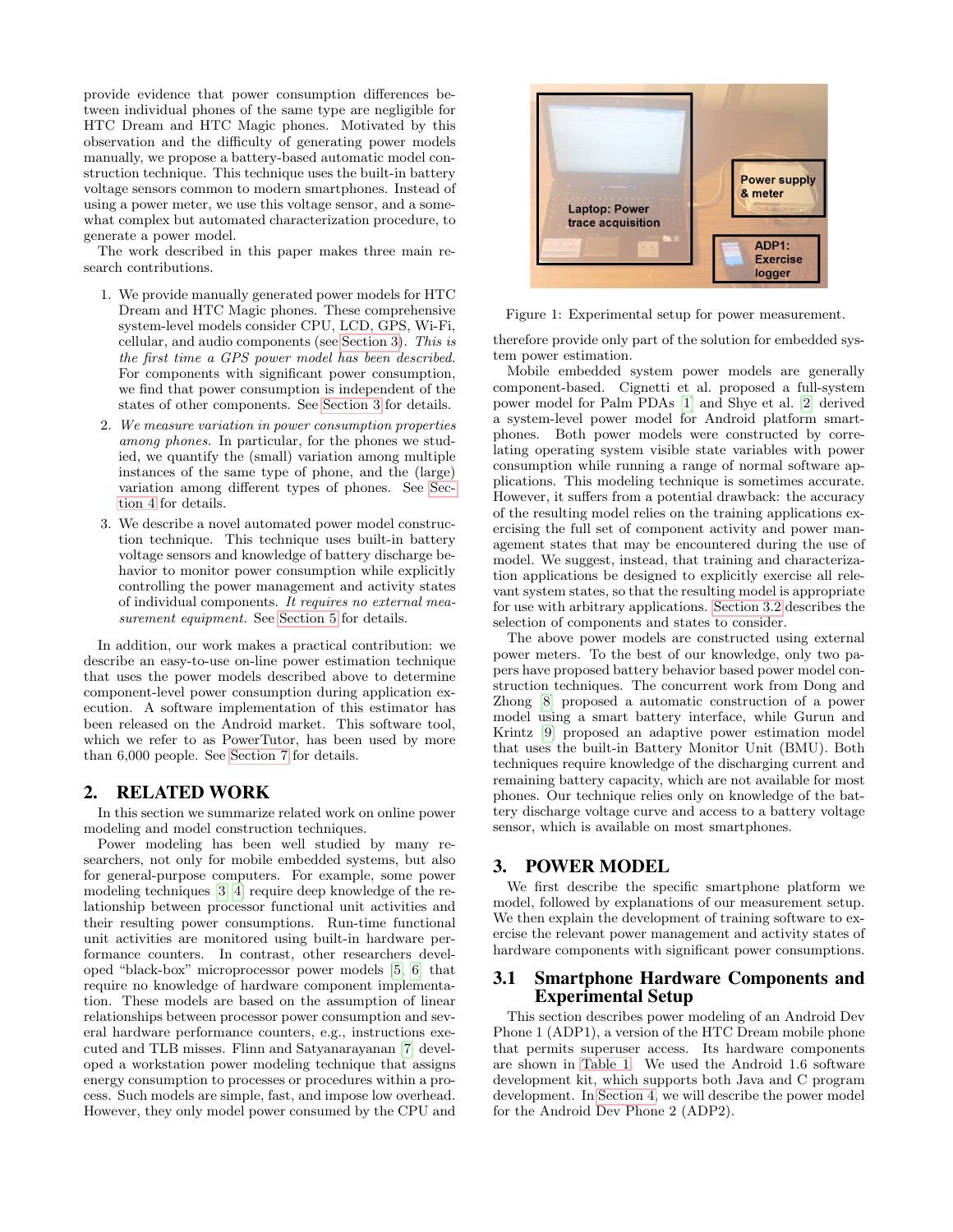| Hardware component | raoic 1. Hardware components for HIC Dream<br>Detailed description                            |  |  |  |  |
|--------------------|-----------------------------------------------------------------------------------------------|--|--|--|--|
| Processor          | MSM7201A chipset, including ARM11 application processor, ARM9 modem, and high-performance DSP |  |  |  |  |
| LCD Display        | TFT-LCD flat glass touch-sensitive HVGA screen                                                |  |  |  |  |
| Wi-Fi interface    | Texas Instruments WL 1251B chipset                                                            |  |  |  |  |
| GPS.               | A-GPS and standalone GPS                                                                      |  |  |  |  |
| Cellular           | Qualcomm RTR6285 chipset, supporting GSM, GPRS/EDGE,                                          |  |  |  |  |
|                    | Dual band UMTS Bands I and IV, and HSDPA/HSUPA                                                |  |  |  |  |
| Bluetooth          | Bluetooth 2.0+EDR via Texas Instruments BRF6300                                               |  |  |  |  |
| Audio              | Built-in microphone and speaker                                                               |  |  |  |  |
| Camera             | 3.2-megapixel camera                                                                          |  |  |  |  |
| Battery            | Rechargeable lithium-ion battery with capacity: 1,150 mAh                                     |  |  |  |  |
| Storage            | microSD card slot                                                                             |  |  |  |  |

<span id="page-2-1"></span>Table 1: Hardware Components for HTC Dream

We use a Monsoon FTA22D meter [\[10\]](#page-9-10) for power measurement. The measurement instruments are illustrated in [Figure 1.](#page-1-1) The Monsoon meter supplies a stable voltage to the phone and samples the power consumption at a rate of 5 KHz. During characterization, the ADP1 runs two programs simultaneously. One is a power state exerciser that controls characteristics influencing phone power consumption such as CPU utilization and LCD brightness. This control is not always perfect or precise; we therefore also run a second program to log readings at sufficiently high frequency to capture most changes of variables indicating the system state. By using these two programs, we can exercise all relevant power states in a relatively short time, and determine the precise system state at any particular time.

### <span id="page-2-0"></span>3.2 Selecting Hardware Components and System Variables

To determine which components need to be considered, we carry out the following experiment for each.

- 1. Hold the power and activity states of all other components constant.
- 2. Vary the activity state to extreme values for the components of interest, e.g., set CPU utilization to its lowest and highest values or configure the GPS state to extreme values by controlling activity and visibility of GPS satellites.

For each component, determining the setting that results in extreme power consumption requires some experimentation and knowledge of the component implementation.

Based on these initial experiments, we exclude the components with insignificant impact on the system power consumption, e.g., the SD card. The following components are modeled: CPU and LCD display as well as GPS, Wi-Fi, cellular, and audio interfaces. By measuring the power consumption of the phone when it is at different cross products of extreme power states (e.g., for LCD and CPU, the cross products can be [Full brightness, Low CPU] and [Low brightness, High CPU]), we found that the maximum error resulting from assuming that individual components are independent is 6.27%. This suggests that a sum of independent component-specific power estimates is sufficient to estimate system power consumption.

### 3.3 Training Suites to Derive Power Model

It is necessary to determine the relationship between each state variable and power consumption for each relevant hardware component. The main idea is to use a set of training programs to change one activity state variable at a time, while keeping all others constant. In each training program,

we periodically vary each state variable over its full range. Fixing power states of all other components when exercising one component can reduce measurement noise resulting from state transitions by other components. For example, to determine the relationship between CPU utilization and total power consumption, we fix the CPU frequency and disable the LCD display, as well as the cellular, Wi-Fi, and GPS interfaces. We then use a program to gradually vary the CPU utilization from 0% to 100%. Note that some component power state variables cannot be independently controlled. For example, Wi-Fi and CPU power consumptions are interdependent. To take the influence of interdependent components into account, we also monitor all component power states while exercising the target component. During regression, the power states of all components are considered. In the following subsections, we discuss the implementation of the training programs and the relationship between the power consumption and the corresponding state variables.

CPU: CPU power consumption is strongly influenced by CPU utilization and frequency. Varying dynamic, leakage, and peripheral circuit power consumptions invalidate simple cubic frequency–power relationship approximations. In this work, we measure the dependence of CPU power consumption on utilization and frequency–voltage settings.

The HTC Dream platform supports two CPU frequencies: 385 MHz and 246 MHz. The corresponding power coefficients are shown in [Table 2.](#page-3-0) We consider only the application processor (ARM11); system variables are hidden for the other processor (ARM9), which is dedicated to cellular data and voice services [\[11\]](#page-9-11). We model the cellular processor as a part of the cellular interface. The variable  $\beta_{CPU}$  shown in [Table 2](#page-3-0) indicates the power difference between active and idle states of the application processor [\[12\]](#page-9-12).

The CPU training program is composed of a CPU use controller, which controls the duty cycle of a computationintensive task, and a frequency controller, which writes the system frequency file in the /sys filesystem.

LCD: The LCD display power model is derived using a training program that turns the LCD on and off and changes its brightness. To simplify modeling, we used 10 uniformly distributed brightness levels.

GPS: We consider the influence of the following GPSrelated variables on power consumption: mode (e.g., active, sleep, or off), the number of satellites detected, and the signal strength of each satellite. All these variables are logged using the Android Software Development Kit API. To control the GPS state, we use the *requestLocationUpdate* method [\[12\]](#page-9-12), to make the GPS component switch between sleep and active states. It was necessary to change the physical environment of the smartphone to control the number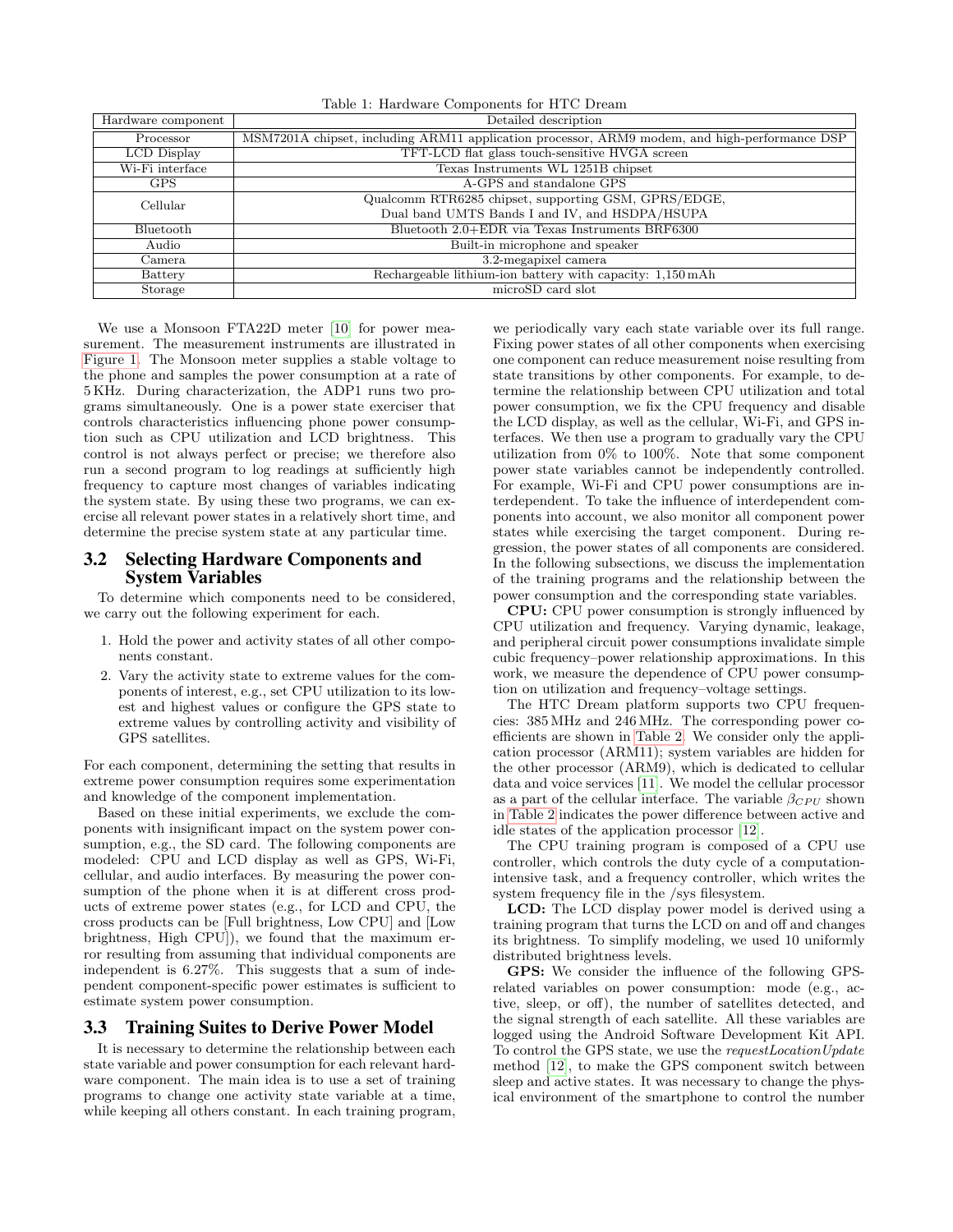| Model      | $(\beta_{uh} \times freq_h + \beta_{ul} \times freq_l) \times util + \beta_{CPU} \times CPU\_on + \beta_{br} \times brightness$<br>$+ \beta_{Gon} \times GPS\_on + \beta_{Gsl} \times GPS\_sl + \beta_{Wi-Fi\_l} \times Wi-Fi_l + \beta_{Wi-Fi\_h} \times Wi-Fi_h$<br>$+ \beta_{3G\_idle} \times 3G_{idle} + \beta_{3G\_FACT} \times 3G_{FACT} + \beta_{3G\_DCH} \times 3G_{DCH}$ |            |                                              |            |                     |            |                          |  |
|------------|-----------------------------------------------------------------------------------------------------------------------------------------------------------------------------------------------------------------------------------------------------------------------------------------------------------------------------------------------------------------------------------|------------|----------------------------------------------|------------|---------------------|------------|--------------------------|--|
| Category   | System variable                                                                                                                                                                                                                                                                                                                                                                   | Range      | Power coefficient                            | Category   | System variable     | Range      | Power coefficient        |  |
| <b>CPU</b> | util                                                                                                                                                                                                                                                                                                                                                                              | $1 - 100$  | $\beta_{uh}$ : 4.34<br>$\beta_{ul}$ : 3.42   | <b>LCD</b> | brightness          | $0 - 255$  | $\beta_{hr}$ : 2.40      |  |
|            |                                                                                                                                                                                                                                                                                                                                                                                   |            |                                              | <b>GPS</b> | $GPS_{-}on$         | 0,1        | $\beta_{Gon}$ : 429.55   |  |
|            | $freq_l, freq_h$                                                                                                                                                                                                                                                                                                                                                                  | 0.1        | n.a.                                         |            | $GPS_{sl}$          | 0,1        | $\beta_{Gsl}$ : 173.55   |  |
|            | $\overline{\text{CPU\_on}}$                                                                                                                                                                                                                                                                                                                                                       | 0.1        | $\beta_{CPU}: 121.46$                        |            | data_rate           | $0-\infty$ | n.a.                     |  |
| Wi-Fi      | npackets, $R_{data}$                                                                                                                                                                                                                                                                                                                                                              | $0-\infty$ | n.a.                                         |            | downlink_queue      | $0-\infty$ | n.a.                     |  |
|            | $R_{channel}$                                                                                                                                                                                                                                                                                                                                                                     | $1 - 54$   | $\beta_{cr}$                                 | Cellular   | uplink_queue        | $0-\infty$ | n.a.                     |  |
|            | $Wi-FiI$                                                                                                                                                                                                                                                                                                                                                                          | 0,1        | $\beta_{Wi\text{-}Fi\_\perp l}$ : 20         |            | $3G_{idle}$         | 0,1        | $\beta_{3G\_idle}: 10$   |  |
|            | $Wi-Fib$                                                                                                                                                                                                                                                                                                                                                                          | 0.1        | $\beta_{Wi\text{-}Fi\text{-}h}$ : Equation 1 |            | $3{\rm G}_{FA\,CH}$ | 0,1        | $\beta_{3G\_FACH}$ : 401 |  |
| Audio      | Audio <sub>-on</sub>                                                                                                                                                                                                                                                                                                                                                              | 0.1        | $\beta_{audio}$ : 384.62                     |            | $3G_{DCH}$          | 0.1        | $\beta_{3G}$ рсн: 570    |  |

<span id="page-3-0"></span>Table 2: HTC Dream Power Model



<span id="page-3-2"></span>Figure 2: Power profile for the current GPS policy.

of satellites available and their signal strengths. To this end, we use a conductive hemisphere (i.e., a Faraday Wok) that attenuates radio frequency signals, allowing us to exercise coarse-grained control over the GPS environment. We considered three states: active with many satellites available, active with few satellites available, and sleep. Our measurements indicate that the power consumption depends strongly on whether the GPS component is active or in sleep mode (see [Figure 2\)](#page-3-2), but has little dependence on the number of satellites available or the signal strength. Considering only the GPS operating mode is sufficiently accurate.

Wi-Fi: To derive the Wi-Fi model we consider two network parameters: data rate and channel rate. The Wi-Fi power model is derived by exchanging fixed size (1 KB) TCP packets between the smartphone and a local server. We control the data rate by varying the delay between transmissions from  $0 s$  to  $2 s$  in steps of  $0.1 s$ . These experiments are repeated at uplink channel rates of 11 Mbps, 36 Mbps, 48 Mbps, and 54 Mbps. Repeating the experiment with UDP produced similar results.

The Wi-Fi power model depends on four system variables: number of packets transmitted and received per second (*npackets*), uplink channel rate ( $R_{channel}$ ), and uplink data rate  $(R_{data})$ . [Figure 3](#page-3-3) shows the Wi-Fi power model. The Wi-Fi interface has four power states: *low-power*, *highpower*, *ltransmit*, and *htransmit*. *Ltransmit* and *htransmit* are states the network card briefly enters when transmitting data. After sending the data, the card returns to its previous power state. When transmitting at high data rates, the card is only briefly in the transmit state, i.e., approximately 10–15 ms per second. The time for low-power transmit state is even shorter. The Wi-Fi component power consumption in either transmitting state is approximately 1,000 mW. The *low-power* state is entered when the Wi-Fi interface is neither sending nor receiving data at a high rate. Power con-



<span id="page-3-3"></span>Figure 3: Wi-Fi interface power states.



<span id="page-3-4"></span>Figure 4: 3G interface power states.

sumption in this state is 20 mW. Transition from *low-power* state to *high-power* state happens when more than 15 packets are transmitted or received per second. Interestingly, packet rate, not bit rate, determines the power state. The value of *npackets* must drop to 8 per second to return to the *low-power* state, i.e., the system has hysteresis. In the *high-power* state, the power consumption is 710 mW.

To verify our claim that at a particular channel rate and packet rate, Wi-Fi interface power consumption is independent of bit rate, we repeat the experiments with packet size varying from 0 B to 1 KB, in 100 byte intervals. We observe that the packet size does not influence power consumption given fixed channel and packet rates. However, when the channel rate is low, more time is spent in the very high power consumption transmitting state, given the same amount of data transmitted. The Wi-Fi interface power consumption in *high-power* state is modeled as follows:

<span id="page-3-1"></span>
$$
\beta_{Wi\text{-}Fi\_\text{h}} = 710 \,\text{mW} + \beta_{cr} \left( R_{channel} \right) \times R_{data} \text{ and } (1)
$$

$$
\beta_{cr} (R_{channel}) = 48 - 0.768 \times R_{channel}.
$$
 (2)

Cellular: The cellular interface model is derived by sending UDP packets between a smartphone and a local server via the T-Mobile UMTS 3G network. Packet sizes vary from 10 B to 1 KB. For each packet size, we vary the delay between transmissions from 0s to 12s in 0.1s intervals. Results are similar for TCP packets. The following model does not consider signal strength, but this is a focus of our current work.

The measured data are consistent with the finite state machine based power model shown in [Figure 4.](#page-3-4) The model depends on transmit and receive rate (*data rate*) and two queue sizes. It contains three important states for the communication channel between base station and cellular interface [\[13\]](#page-9-13).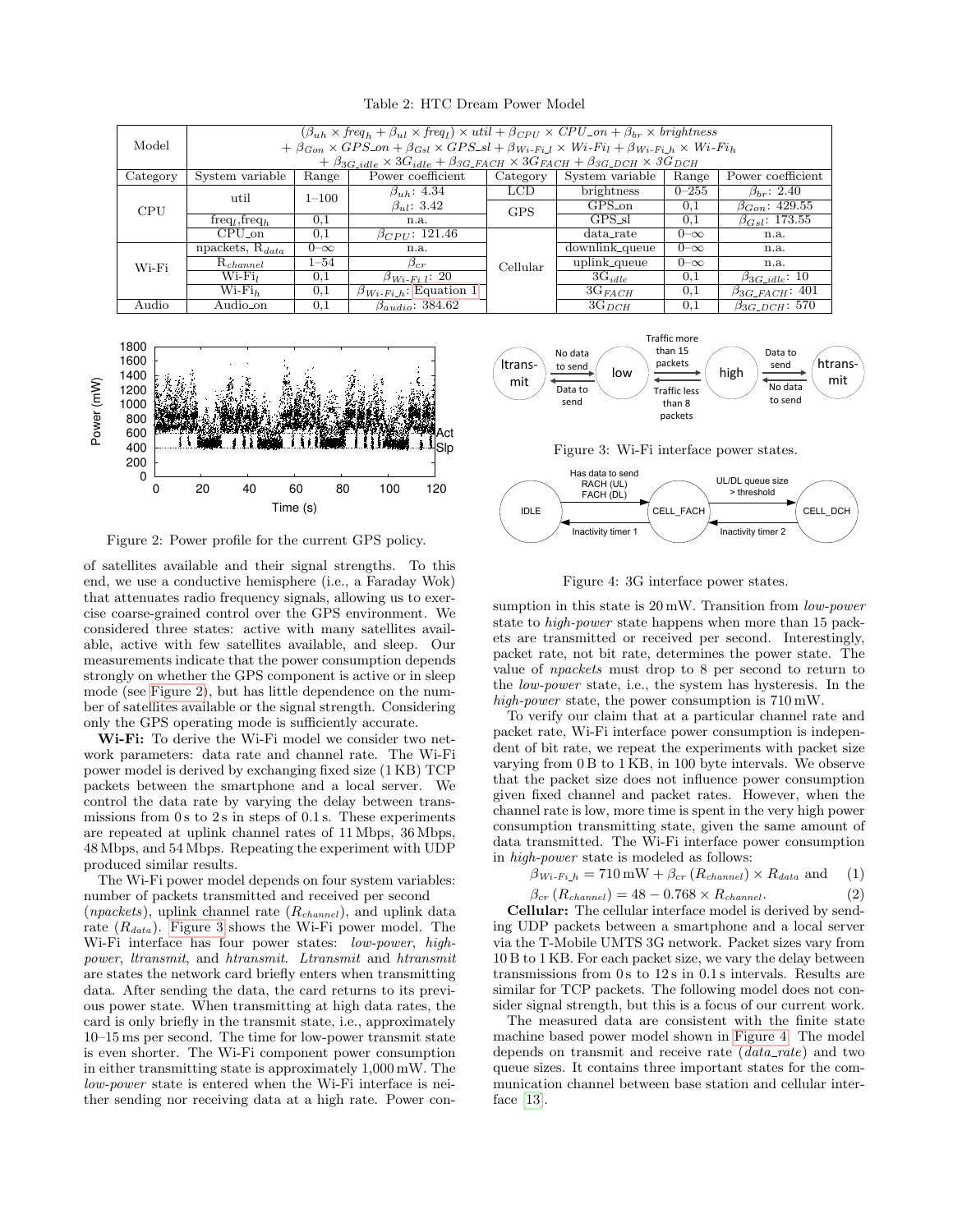

Figure 6: HTTP GET RTT.

<span id="page-4-2"></span><span id="page-4-1"></span>Download

*CELL DCH* : In this state, the cellular interface has a dedicated channel for communication with the base station. It can therefore use high-speed downlink/uplink packet access (HSDPA/HSUPA) data rates, resulting in a power consumption of 570 mW for the cellular interface. When there is no activity for a fixed period of time (inactivity timer 2), the cellular interface enters the *CELL FACH* state.

*CELL FACH* : In this state the cellular interface shares a communication channel to the base station. It can access the random/forward access (*CELL RACH* /*CELL FACH* ) common channels. Its data rate is only a few hundred bytes per second. *CELL RACH* is an uplink channel and *CELL FACH* is a downlink channel. Cellular interface power consumption in this state is 401 mW. If there is a lot of data to be transmitted, the cellular interface enters the *CELL DCH* state. Transition from *CELL FACH* to *CELL DCH* is triggered by changes in the downlink/uplink queue sizes maintained for these two states in the radio network controller. Our measurements indicate state transition thresholds of 151 bytes for the *uplink queue* and 119 bytes for the *downlink queue*. Once either queue size exceeds its threshold, *CELL DCH* is entered. If idle for a sufficient duration (inactivity timer 1), the IDLE state is entered.

*IDLE*: In this state the cellular interface only receives paging messages and does not transmit data. The power consumption is 10 mW.

In order to infer the inactivity durations resulting in state transitions for T-Mobile's UMTS 3G network, we repeatedly download an 80 KB file using HTTP 30 times with a period that increases from  $1-29$  seconds in one-second intervals, recording the timestamp for each packet. The experiment is repeated 3 times. Before each transmission, the connection is left idle for 30 seconds to allow the cellular interface to enter the idle state. We calculate two Round Trip Times (RTTs) at the beginning of each download. The first RTT is the time between sending out a SYN packet and receiving a SYN-ACK packet during TCP connection set up. The

second RTT is the time between sending the HTTP Get request and receiving the first data packet. Figures [5](#page-4-1) and [6](#page-4-2) show the first and second RTTs calculated for each download. Based on these figures, we can infer the times at which state changes occur due to inactivity.

In [Figure 5,](#page-4-1) the RTTs of download 11, as well as those of subsequent downloads, are equal to the RTT of the first download, which starts from the idle state. Hence the sum of the two inactivity timers is 10 seconds. [Figure 5](#page-4-1) indicates that the RTTs of downloads 7 and 8 are larger than those of downloads 2–6. This is due to the delay of the state demotion from *CELL DCH* to *CELL FACH*. [Figure 6](#page-4-2) shows that downloads 2–6 have smaller RTTs than the others; the other downloads experienced delay in state promotion from *CELL FACH* to *CELL DCH*. We conclude that inactivity timer 1 is initialized to 6 seconds and inactivity timer 2 is initialized to 4 seconds.

Audio: We modeled the audio interface by measuring the power consumption when it is not used, and when an audio file is played at different volumes. The measured data (see [Table 2\)](#page-3-0) indicate that audio interface use influences power consumption but speaker volume does not. We hypothesize that the increased power consumption during audio output is due to activating a digital signal processor and/or speaker amplifier.

#### *3.3.1 Regression-Based Approach*

After collecting power traces for hardware components under control of our training software, we use multi-variable regression to minimize the sum of squared errors for the power coefficient.

<span id="page-4-3"></span>
$$
\begin{pmatrix} P_0 \\ P_1 \\ \cdots \\ P_n \end{pmatrix} = \beta_1 \cdot \begin{pmatrix} U_{01} \\ U_{11} \\ \cdots \\ U_{n1} \end{pmatrix} \cdots + \beta_m \cdot \begin{pmatrix} U_{0m} \\ U_{1m} \\ \cdots \\ U_{nm} \end{pmatrix} + c. \quad (3)
$$

In this equation,  $U_{ij}$  represents system variable i in the jth state.  $P_j$  is the power consumption when all system variables are in the jth state. The inputs for regression are the system variables and the outputs are power consumptions and power coefficients  $\beta_i$ . Constant c is the minimum system power consumption. Note that [Equation 3](#page-4-3) only represents a linear relationship between system variables and power consumption. However, this is insufficient for some system variables, e.g., processor frequency. In [Table 2,](#page-3-0) we use a zero-one indicator associated with a power coefficient to represent the non-linear relationship between frequency and power consumption.

# <span id="page-4-0"></span>4. INTRA- AND INTER-PHONE POWER CONSUMPTION VARIATION

We previously explained the construction of a power model for an ADP1 phone. In order to determine how general the power model generated for one phone is, we compared models for different instances of the same type of phone, and models for different types of phones. In this section, we characterize two ADP1 phones and four ADP2 (HTC Magic) phones. HTC Magic has the same processor and LCD specifications as the ADP1 (HTC Dream), but a different cellular interface [\[14\]](#page-9-14).

[Table 3](#page-5-1) shows the inter- and intra-type power model variation for ADP1 and ADP2 phones. The intra-type variation is the standard deviation normalized by the mean of the sample phones of the same type. The inter-type variation is the difference between the means of the samples for the two types of phones. Note that the power model parameters in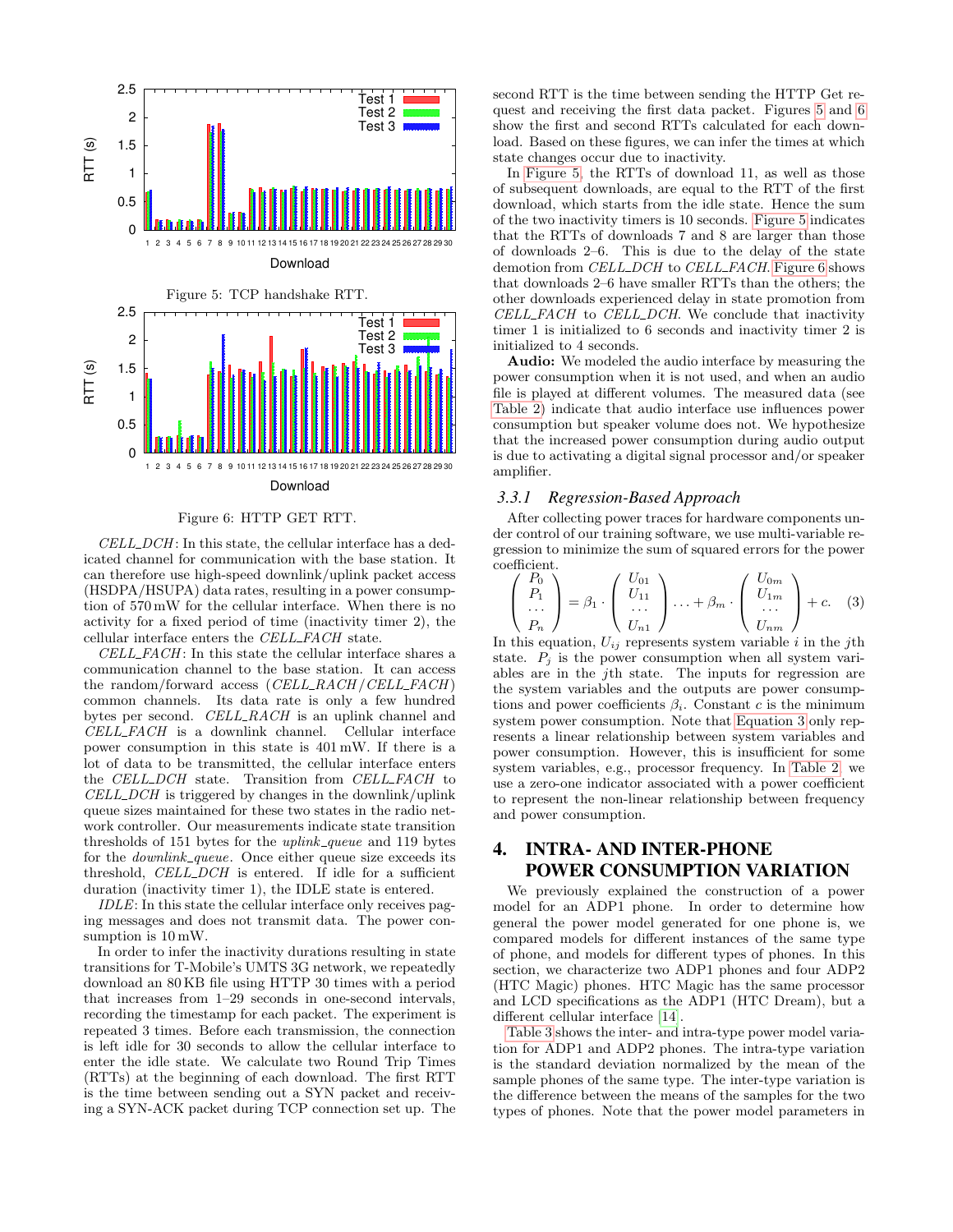| Variation $(\%)$ |                          | $Intra-ADP1$ | $Intra-ADP2$ | Inter-type |
|------------------|--------------------------|--------------|--------------|------------|
| CPU              | $\beta_{uh}$             | 1.46         | 9.6          | $-23.16$   |
|                  | $\beta_{CPU}$            | 9.05         | 9.20         | 33.28      |
| LCD              | $\beta_{br}$             | 1.56         | 2.5          | $-28.13$   |
| Wi-Fi            | $\beta_{Wi\text{-}Fi_h}$ | 1.31         | 3.55         | 2.86       |
|                  | $\beta_{Wi\text{-}Fi}$   | 4.89         | 4.86         | $-31$      |
| Cell             | $3G_{DCH}$               | 1.03         | 1.73         | 62.01      |
|                  | $3G_{FCH}$               | 2.80         | 2.94         | 27.42      |
| <b>GPS</b>       | $GPS_{on}$               | 1.35         | 3.01         | $-5.12$    |
|                  | $GPS_{sl}$               | 2.48         | 3.82         | $-11.50$   |
| Audio            | $\beta_{audio}$          | 3.31         | 2.57         | $-59.37$   |

<span id="page-5-1"></span>Table 3: Variation of Power Models Among Phones

the table can also be seen as power measurements for a particular workload, i.e., variation in power model parameters is linearly related to prediction error. For example, for an application using the audio device, we expect to see less than 4% prediction error from using the power model derived for an ADP1 to predict audio device power consumption for another ADP1. These data provide some support for the following conclusions.

First, inter-type variation is significant. Among all the hardware components, the power models for cellular interfaces differ the most, with variation of 62% between ADP1 and ADP2. This result is consistent with data from the Environment Working Group [\[15\]](#page-9-15), which shows that the ADP2 has greater cellular interface radiation than the ADP1. Interestingly, although ADP1 and ADP2 have the same LCD display specifications, the power model parameters differ by more than 20%. We speculate that the LCD display in the ADP2 is a more energy-efficient part with the same display quality specifications.

Second, intra-type variation is small. We presently have few intra-type power model samples. To draw a tentative conclusion, we calculated the confidence interval for the intra-type sample variance under the assumption that the distribution of power consumption differences between phones has a Gaussian distribution. With 95% confidence, the maximum intra-type variance exceeds 10.4% for no component. This conclusion is tentative because we have not demonstrated that the power consumption difference distribution is Gaussian.

# <span id="page-5-0"></span>5. BATTERY STATE BASED AUTOMATED POWER MODEL GENERATION

We have shown that the variation between power models for different types of phones is significant. This necessitates building a new power model for each type of phone. Current manual measurement based modeling techniques are time-consuming and require access to power measurement instruments. Ideally, it would be possible to quickly and conveniently generate accurate power models for new types of phones without access to special equipment.

We propose a power model generation technique that uses knowledge of battery discharge behavior, and the built-in battery voltage sensors in many embedded systems, to determine the average power consumption resulting from placing components into different power states. This power characterization technique does not require external power measurement equipment. We now give a brief tutorial on the properties of lithium-ion batteries, which will provide a foundation for explaining the proposed power model generation technique.



Figure 7: Discharge curve of ADP2 lithium-ion battery.

<span id="page-5-2"></span>

<span id="page-5-4"></span>Figure 8: Equivalent circuit for battery.

### <span id="page-5-5"></span>5.1 Battery Basics

Lithium-ion batteries are popular for portable embedded systems due to their high energy-to-weight ratios, long service lifetimes, and low self-discharge currents.

The voltage of a lithium-ion battery changes during discharge, allowing energy depletion rate (power consumption) to be estimated based on changes to observed voltage. We now explain the reasons for and properties of this voltage change. During discharge, current within the battery is carried by lithium ions (Li+) moving from negative to positive electrodes, through the non-aqueous electrolyte and separator diaphragm [\[16\]](#page-9-16). [Figure 7](#page-5-2) shows the discharge curve of the lithium-ion battery in an ADP2 phone with a (relatively low) discharge current of 64.5 mA. The state of discharge (SOD) is the percent of the rated battery energy that has been discharged. As shown in the figure, the discharge curve is monotonically decreasing. Note that both the energy capacity and the discharge curve change with discharge current, temperature, and battery age [\[17\]](#page-9-17), which may potentially influence the accuracy of the proposed technique, as we will discuss in [Section 5.2.](#page-5-3)

The internal impedance of a battery and its load (i.e., a phone) influence its output voltage. A battery can be modeled as a variable resistor in series with a variable voltage source, as shown in [Figure 8.](#page-5-4)  $R_{load}$  is the equivalent resistance of the phone,  $R_{int}$  is the internal resistance of the battery, and  $V_{int}$  is the internal voltage of the battery. Due to the voltage drop across  $R_{int}$ , the terminal voltage  $(V_{out})$ is lower than  $V_{int}$ .  $V_{int}$  and  $R_{int}$  can be modeled as functions of SOD.

# <span id="page-5-3"></span>5.2 Battery State Based Model Generation

The main idea of the battery state based power model generation technique is to use the training software described in [Section 3](#page-1-0) to control phone component power and activity states. The phone components are held in a particular state for a significant period of time and the change in battery SOD is determined using the built-in battery voltage sensor, allowing an estimate of the power consumption for that power management and activity state. At this point, the regression technique described in [Section 3](#page-1-0) can be used to build a power model. One question remains: how can the battery voltage readings be converted into power consumption values? To achieve that, we need to determine the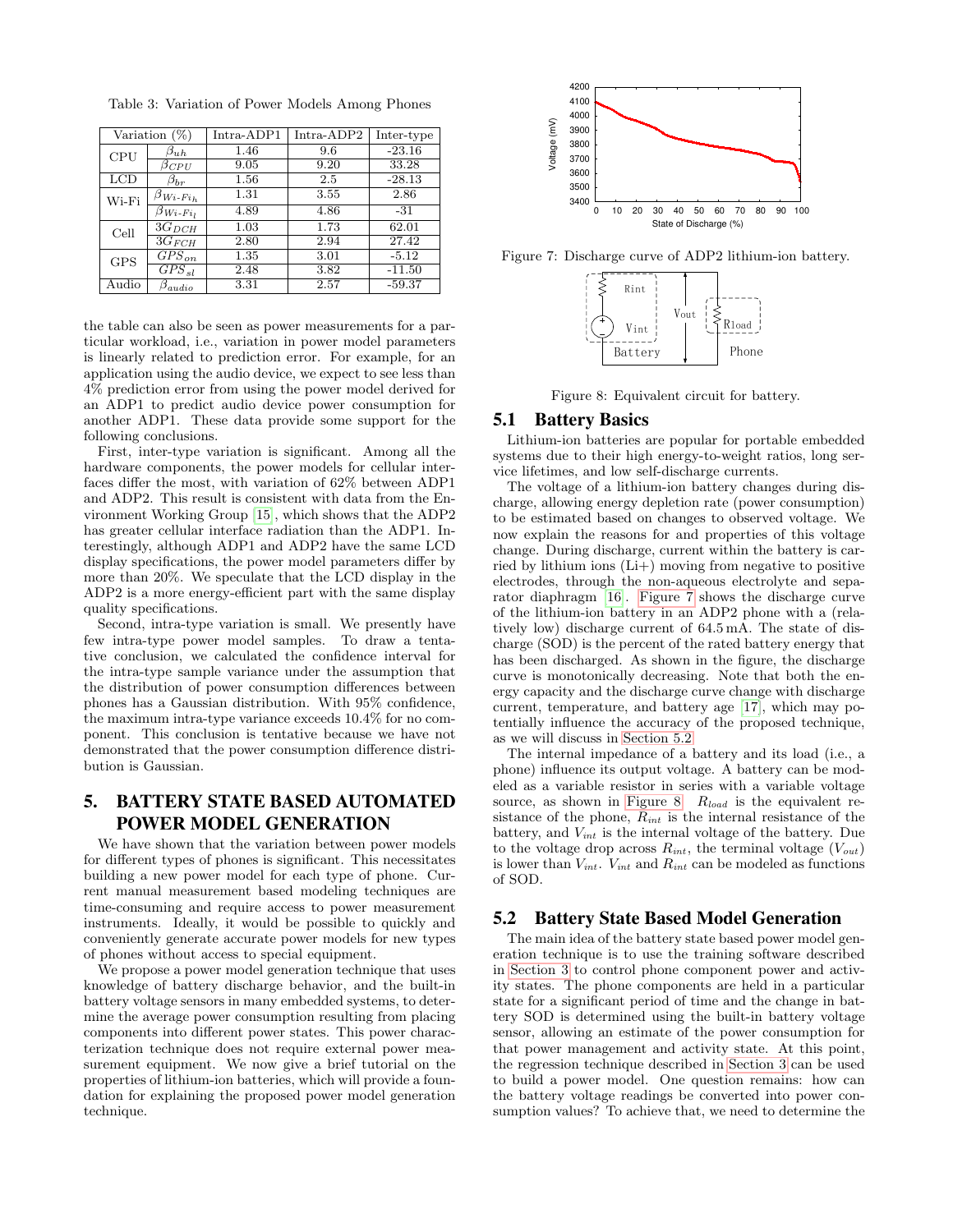SOD (i.e., total consumed energy) variation within a testing interval based on the sensed voltages:

<span id="page-6-0"></span> $P \times (t_1 - t_2) = E \times (SOD(V_1) - SOD(V_2)),$  (4) where  $P$  is the average power consumption in time interval  $[t_1, t_2]$ , E is the rated battery energy capacity, and  $SOD(V_i)$ is the battery state-of-discharge at voltage  $V_i$  (*i* is 1 or 2). The following challenges remain for the proposed technique.

Determining the SOD based on voltage: As shown in [Section 5.1,](#page-5-5) the present voltage can be used for an inverse lookup of SOD based on the discharge curve. However, there is a potential problem with this idea. The discharge curves of different batteries may vary. Using the same look-up table for all batteries may be inaccurate. We therefore characterize the discharge curve for each battery separately. During characterization, the training software discharges the battery from fully charged to completely discharged states using a constant discharge current, thereby maintaining a linear relationship between SOD and discharging time. A logger runs in background to record the battery output voltage. Note that even for the same phone, the discharge curve may vary with temperature and aging. To eliminate the effect of these external factors, we recommend that characterization be conducted at room temperature (i.e., 73–78°F), in which these external factors, we recommend that characterization range the average variance of discharge curve is 4.3%. We acquire the variance by comparing the corresponding voltages at uniformly distributed samples of SOD on the SOD acquire the variance by comparing the corresponding voltages at uniformly distributed samples of SOD on the SOD curves under the highest (112.2°F) and lowest temperature ages at uniformly distributed samples curves under the highest (112.2°F) and (89.6°F) reached by our training suites.

We use a piece-wise linear function to model the non-linear relationship between SOD and battery voltage. To derive the function, we traverse  $\{(SOD_1, voltage_1), \cdots, (SOD_n, voltage_n)\}, \text{ which is}$ ordered by increasing voltage values. Each additional SOD and voltage tuple is grouped with the data points on the most recent line segment and linear regression fitting is used. If the maximum error returned by regression is larger than an error threshold, in our case 0.1%, we start a new line segment at the current point.

Determining the energy capacity  $E$ : As shown in [Equation 4,](#page-6-0) E is needed to determine power consumption. However, nominal energy capacity may change due to aging and discharge rate. There are two potential solutions to the aging problem. A user with a new battery (e.g., an early adopter wanting to characterize a new type of phone for the first time) can read  $E$  from the battery label. For a user with old battery, it would instead be necessary to determine the battery energy based on knowledge of system power consumption in some state, e.g., the maximum CPU power consumption. Note that it would be possible to build a power model for all the components in a new phone without knowing the battery initial energy or the power consumption of any component. However, the power consumptions in this model would be relative to the battery energy, i.e., knowing absolute component power consumptions requires knowledge of the absolute value of some energy or power consumption number within the model.

Different discharge rates result in different battery energy capacities. We quantified the error resulting from assuming that the battery energy capacity is independent of discharge rate by using the lowest and highest discharge rates the phone can produce during discharge curve characterization. For our ADP2 battery, this results in less than 2.4% error in power consumption estimates.

The impact of internal resistance: Due to internal battery resistance, the shape of the discharge curve depends

on the discharge current. As a result, even if the internal voltage source has constant voltage, i.e., the battery has the same SOD, the terminal voltage depends on discharge current. Worse yet, the internal resistance depends on SOD. To eliminate the impact of internal resistance, we switch all components of the phone to their low-power modes to minimize discharge current when taking a voltage reading. This minimizes voltage drop across  $R_{int}$  in [Figure 8,](#page-5-4) thereby minimizing the difference between  $V_{out}$  and  $V_{int}$ . We used a voltmeter to verify that  $V_{int}$  is within 0.03 V of  $V_{out}$  under these conditions.

Some phones that have recently started to appear on the market are equipped with built-in current sensors. This simplifies determining the power consumption for each component power state. However, built-in current sensors are not yet common, so relying on their presence reduces the generality of a power modeling technique.

### 6. POWER MODEL VALIDATION

In this section, we evaluate the accuracies of the meterbased (see [Section 3\)](#page-1-0) and battery-based (see [Section 5\)](#page-5-0) power models. We first evaluate the meter-based model when running popular applications. Then, we explain the implementation of the proposed battery-based model construction technique and evaluate the resulting model by comparing it with the meter based model.

### 6.1 Accuracy Analysis for the Meter-Based Power Model

We validated the power model on six popular applications.

- Break the Block: A game that uses CPU, LCD, and Audio.
- Google Talk: An instant message application that uses CPU, LCD, Wi-Fi/3G, and Audio.
- Google Maps: A web mapping application that uses CPU, LCD, Wi-Fi/3G, and GPS.
- The Weather Channel: A weather forecast application that uses CPU, LCD, Wi-Fi/3G, and GPS.
- YouTube: A web-based video sharing application that uses CPU, LCD, and Wi-Fi/3G.
- Browser: The default web browser on Android that uses CPU, LCD, and Wi-Fi/3G.

We repeated the experiment under the following conditions. We used full brightness for Google Maps, Break the Block, and Gtalk; brightness level 102 for YouTube; brightness level 210 for The Weather Channel; and brightness level 36 for Browser. We enabled 3G in Gtalk and used Wi-Fi for all other applications.

To evaluate the accuracy of the model, we used two error metrics. *abs avg* is defined as the average of the absolute values of the errors, i.e.,

$$
\left| \frac{\text{measured} - \text{predicted}}{\text{measured}} \right|.
$$
 (5)

To estimate the accuracy of the model when estimating the impact of software design on phone battery lifespan, we used another metric, *avg*, i.e.,

$$
\frac{\text{measured} - \text{predicted}}{\text{measured}}\tag{6}
$$

measured (6)<br>This metric better gauges accuracy predicting the power consumption over long time spans.

[Figure 9](#page-7-0) shows the modeled and measured power consumptions for each application. Error histograms are also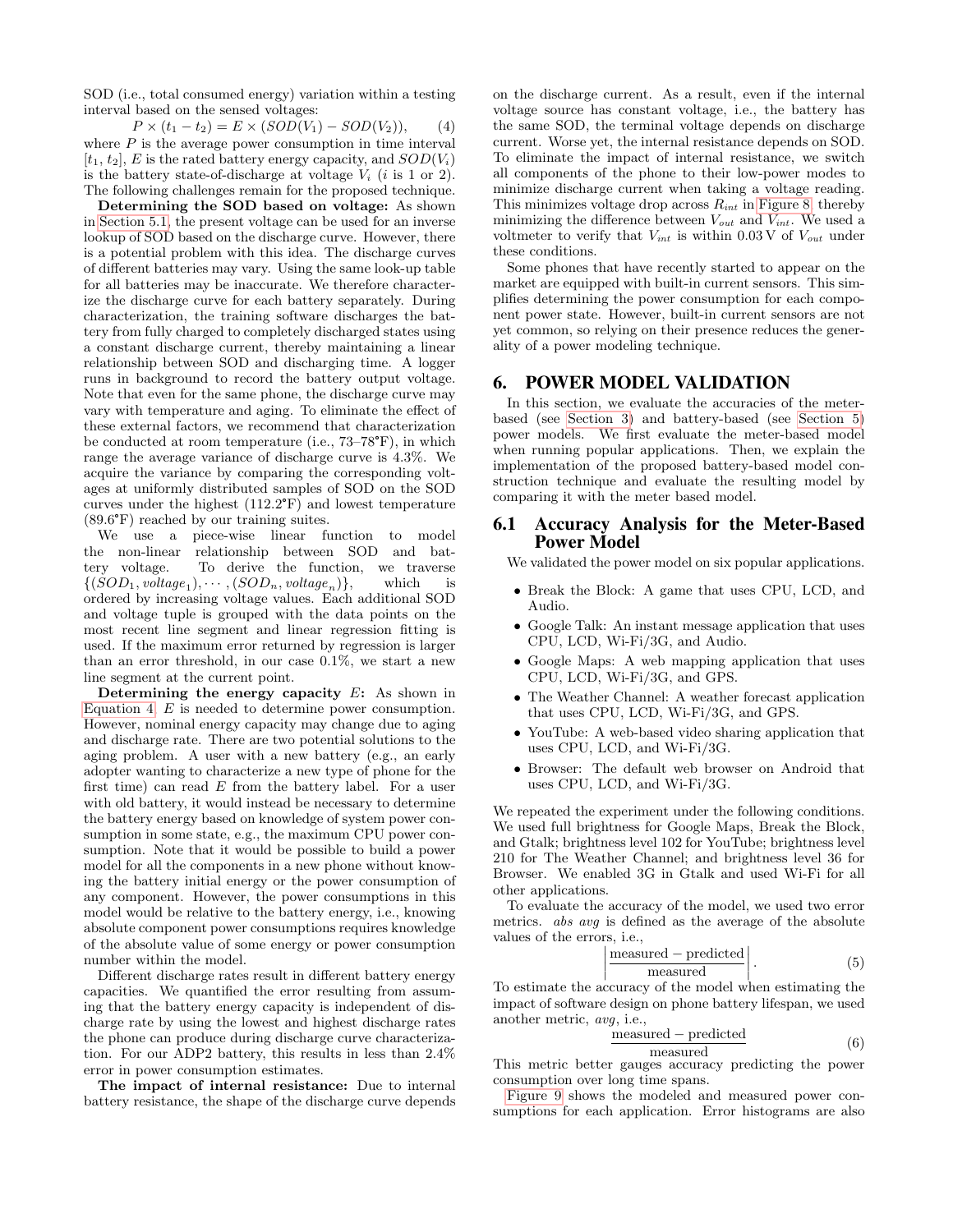

<span id="page-7-0"></span>Figure 9: Power profiles for selected applications.

shown. The figures show that the average long-term error (*avg*) is less than 2.5% over the application's lifespan and that average error (*abs avg*) is less than 10% for 1 second intervals.

We also measured the power overhead of the on-line power consumption estimation technique. It is only 80 mW, an order of magnitude lower than the power consumption of high-power states of most smartphone components.

# <span id="page-7-1"></span>6.2 Implementation of the Automatic Battery-Based Model Generation Technique

The power modeling process may be automated as described in [Figure 11.](#page-8-0) As described in [Section 5,](#page-5-0) constructing the battery discharge curve requires three steps.

1. *Obtain the battery discharge curve for each individual*

*component.* The battery starts in a fully charged state. We characterize the discharge curve individually for each phone.

- 2. *Determine the power consumption for each component state.* In this step, the state of a single component is varied while other components are kept in low-power states. In order to determine the power consumption for each power state, the battery voltage at the beginning and the end of the power state discharge interval are recorded. The phone is placed in a low-power state immediately before taking a voltage reading to eliminate the impact of the voltage drop across the battery internal resistance. We repeatedly measure voltage for 1 minute, and discharge the battery for 15 minutes between measurement intervals.
- 3. *Perform regression to derive the power model.* After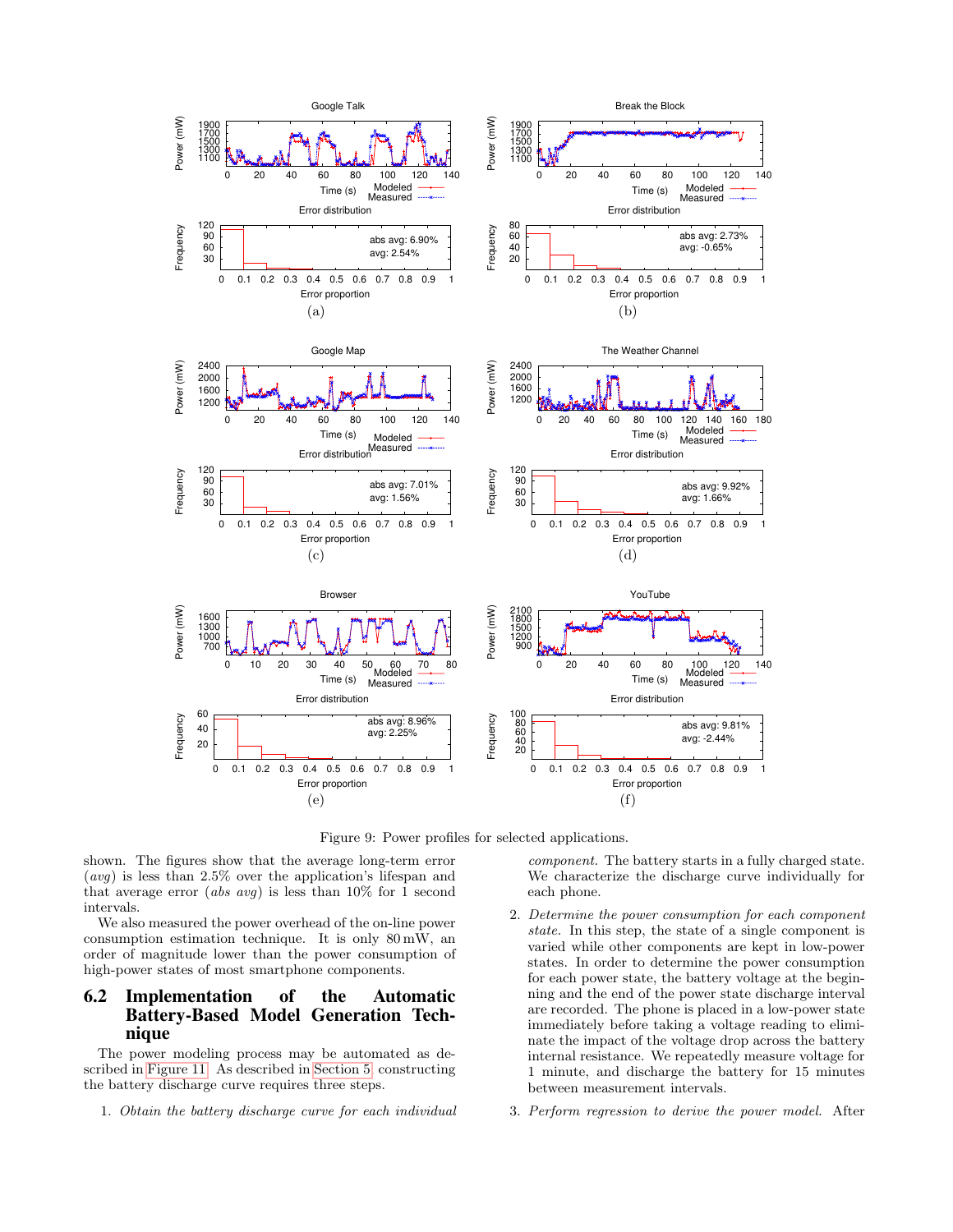

Figure 11: Battery SOD based power model construction.

<span id="page-8-0"></span>the battery voltage differences for each power state discharge interval are collected, we use them to calculate average power consumption within the 15-minute intervals. We then use regression to generate the power model

The discharge interval for each power state is difficult to select. Minimizing this duration makes the characterization process more convenient. However, the interval must be long enough for the change in battery voltage to exceed noise. In order to determine the optimal interval, we do statistical analysis of the model error distribution as a function of battery discharge interval per power state. [Figure 10](#page-8-1) shows the error distribution of the LCD model. We did this analysis for all components.

.

To estimate the error distribution of the battery SOD based technique, one could repeat the entire model construction process many times with different discharge intervals. However, there is a more efficient way to gather the same data. *Bootstrapping* is a technique to treat an initial set of samples as a stand-in for the population and to re-sample from it repeatedly, with replacement. In our experiment, we collect 6 samples at each LCD brightness with a discharge duration of 15 minutes. We then randomly select one sample for each brightness level. By doing regression on these randomly selected samples, we are able to derive an LCD power model. The error is defined as the percentage difference between the newly-derived model and the meterbased model. Repeating this process 1,000 times allows us to determine the error distribution for models generated using 15-minute battery discharge intervals. To determine the distribution for 30-minute intervals, we randomly select and average two 15-minute sample points without replacement at each brightness level. Note that the experiment was designed to minimize correlation between different samples

<span id="page-8-1"></span>

<span id="page-8-2"></span>Figure 12: Error distributions for components.

for the same power state; we repeatedly cycled through all power states six times.

We can draw two conclusions from [Figure 10.](#page-8-1) First, the mean of the errors for all discharge intervals deviates from zero by no more than 0.4%. This suggests that, given an adequate battery discharge interval, the battery-based model is as accurate as the meter-based model. Second, the variance of the distribution decreases with longer intervals. For a 45-minute interval, more than 92% of trials have errors less than 10%.

These two conclusions suggest two alternative modelconstruction system designs. Users can be allowed to choose a trade-off between model construction time and accuracy. We expect that most users would allow a power model to be automatically constructed while they sleep (6.5 hours for a 15-minute battery discharge interval). Another alternative is to have a central web-based system gradually learn the model from samples collected from multiple users. Each user might characterize a phone using a 15-minute battery discharge interval and submit the data. The data for multiple users of the same type of phone could be combined to produce an accurate model. Note that model construction would only need to be done once for a new type of phone, and that automating this process and removing the need for special power measurement equipment would represent a significant improvement on current conditions.

### 6.3 Accuracy Analysis for the Battery-Based Power Model

[Figure 12](#page-8-2) shows the error distributions of the batterybased power model using a 15-minute battery discharge interval. The error distribution is generated as described in [Section 6.2.](#page-7-1) The box boundaries indicate the 25th and 75th percentiles and the line span indicates the maximum positive and negative errors. The line in the middle of the box is the mean of all errors.